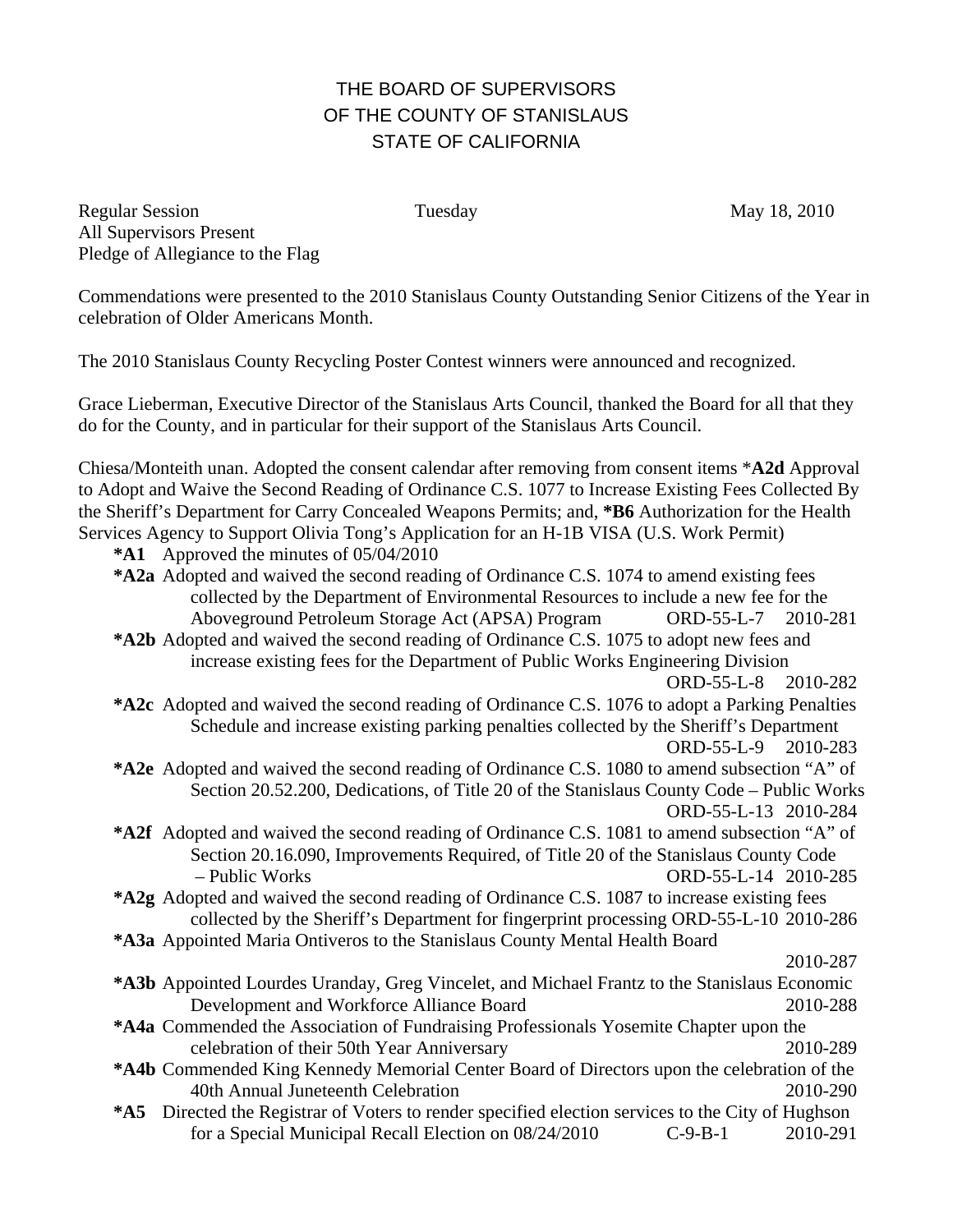- **\*B1** Approved and authorized the Agricultural Commissioner to sign the FY 2010-2011 Cantaloupe Surveillance contract with the California Cantaloupe Advisory Board – Agricultural Commissioner 2010-292
- **\*B2** Adopted the Property Tax Administration Cost Recovery Plan; approved the report determining the Property Tax Administration Costs for FY 2008-2009 are \$7,168,770 and establishing the proportion of said costs attributable to incorporated cities and other jurisdictions in FY 2009-10; and, authorized the collection of said costs pursuant to the provisions of the Revenue and Taxation Code §95.3 and 97.75, and Stanislaus County Ordinance Code §4.44.010 – Auditor 2010-293
- **\*B3** Authorized the Auditor-Controller to advance funds to Oakdale Rural Fire District for operational expenses under Government Code §23010 in an amount not to exceed \$1,445,000 – Auditor DF-8-B-21 2010-294
- **\*B4** Approved the amendment to the contract for 07/01/2009 through 06/30/2011 between the Victim Compensation and Government Claims Board and the DA's Office for a paralegal to track, research and report on restitution to victims of violent crimes; authorized the DA to sign the contract and approve the grant award agreement including any extensions, or amendments; approved a formal resolution to be submitted to the Victim Compensation and Government Claims Board accepting the grant award – DA 2010-295
- **\*B5** Approved the donation of various medical equipment to Loma Linda Global Health Institute – GSA 2010-296
- **\*B7** Approved the request from Bonita Elementary School, Newman-Crows Landing Unified School District, to have exclusive use of Bonita Pool in Crows Landing on Friday, 05/21/2010 from 9:00 a.m. to 3:30 p.m. for their Third Annual End of the Year Reading Incentive Pool Celebration; directed Bonita Elementary School, Newman-Crows Landing Unified School District, to adhere to the requirements set forth by the Department of Parks and Recreation; and, approved the waiver of fees for exclusive use and reservation of Bonita Pool – Parks and Recreation 2010-297
- **\*B8** Approved a resolution in support of the Stanislaus Arts Council's submission of a grant application to the California Arts Council for \$15,000; and, recognized that the Executive Director of the Stanislaus Arts Council will execute the 2010-2011 State-Local Partnership Grant contracts contingent upon approval of the grant by the California Arts Council – CEO 2010-298
- **\*B9** Approved the increase in appropriations in the Health Services Agency Public Health FY 2009-2010 Budget by \$162,963 for the California Children's Services Program funded by departmental fund balance; and, directed the Auditor-Controller to increase appropriations as detailed on the budget journal form – HAS 2010-299
- **\*B10** Authorized the Chairman to sign a letter of support of the Del Puerto Healthcare District's Low Interest Loan Application Request for Clinical Facilities Construction Funding to the USDA – CEO 2010-300
- **\*C1** Approved Amendment No. 4 to Agreement No. 2004-1 with BKF Engineers for additional engineering service for the improvements at the Geer Road at Santa Fe Avenue and Hatch Road at Santa Fe Avenue Intersection Improvement Projects; authorized the Director of Public Works to execute the amendment; and, directed the Auditor-Controller to make the necessary budget adjustments per the financial transaction sheet – PW 2010-301
- **\*C2** Adopted the results of the ballot procedure which failed to approve the formation of CSA 28- Grayson in compliance with Proposition 218 (Support: 25.216, Protest 29, Incomplete: 3, Weighted Ballots arrived too late to count: 2) – PW CSA-28-3 2010-302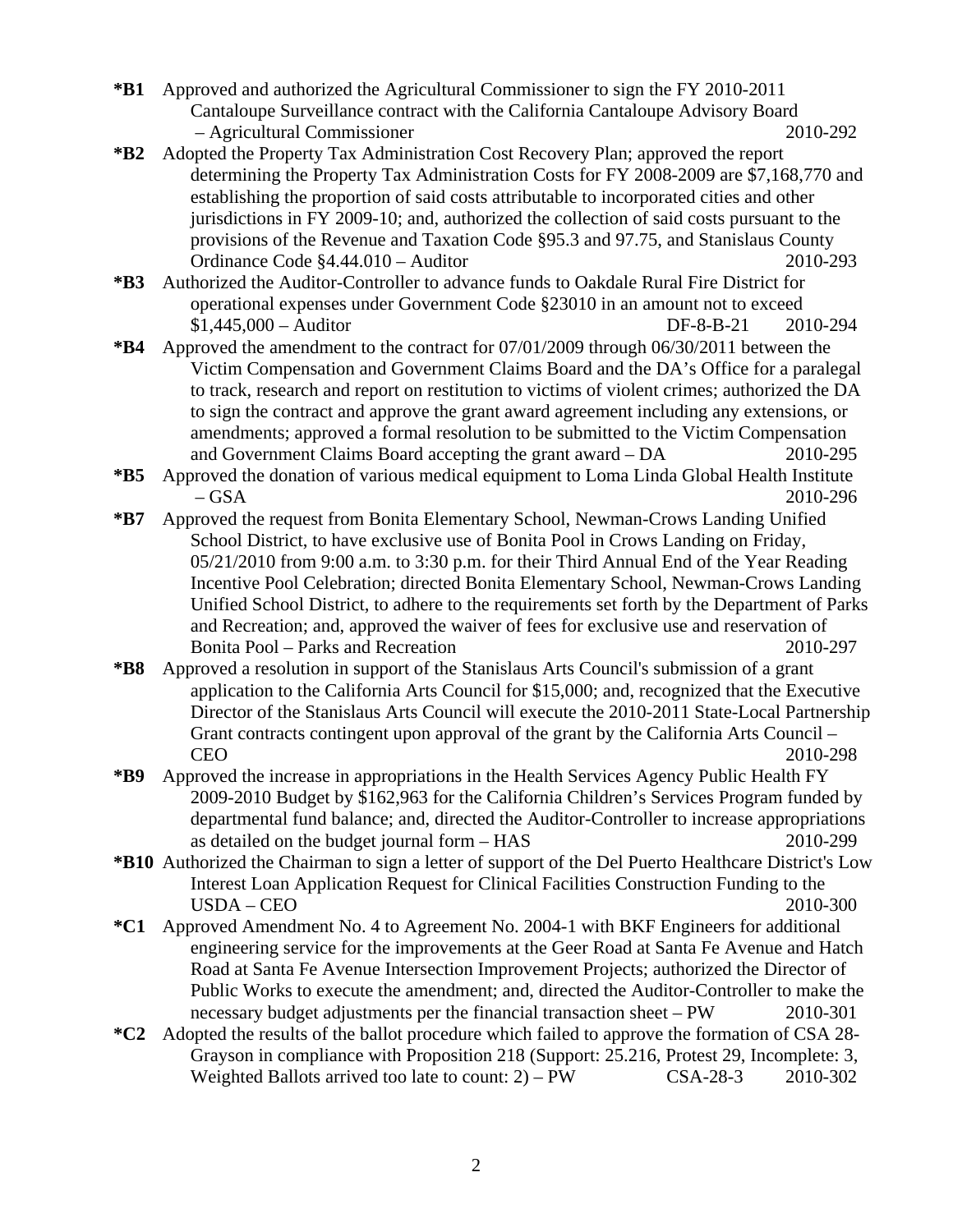O'Brien/DeMartini unan. **6:35 p.m. (A)** Conducted a public hearing; and, introduced and waived the first reading of Ordinance C.S. 1078 to increase the existing used book fees for the Stanislaus County Library ORD-55-L-11 2010-307

Chiesa/O'Brien unan. **6:35 p.m. (B)** Conducted a public hearing and introduced and waived the first reading of Ordinance C.S. 1082 to establish new fees and amend existing fees for planning services – Planning ORD-55-L-15 2010-308

DeMartini/Monteith unan. **6:35 p.m. (C)** Conducted a public hearing and introduced and waived the first reading of Ordinance C.S. 1083 to establish new fees and amend existing fees for building permits – Planning ORD-55-L-16 2010-309

Monteith/Chiesa (4-1)(DeMartini opposed) **6:40 p.m. Continued** to 06/08/2010, at 9:00 a.m., the public hearing to consider the introduction, waiving of the reading, and adoption of Planning and Community Development Department Ordinance Amendment No. 2009-01, an Ordinance Adding Subsection "G" to Section 21.20.030 of Title 21 of the Stanislaus County Code Relating to Truck Parking in the Agricultural Zone – Planning ORD-55-M-2 2010-310

## **Recessed at 7:54 p.m.**

## **Reconvened at 8:01 p.m.**

O'Brien/Chiesa (4-1)(DeMartini opposed) \***A2d** Adopted and waived the second reading of Ordinance C.S. 1077 to increase existing fees collected by the Sheriff's Department for Carry Concealed Weapons Permits – Sheriff ORD-55-L-10 2010-303

Chiesa/Monteith (3-2)(O'Brien and DeMartini opposed) **\*B6** Authorized HSA to support Olivia Tong's application for an H-1B Visa (U.S. Work Permit); and, authorized HSA to pay the required \$1,500 for the immigration and naturalization service (INS) filing fee – HAS 2010-304

Chiesa/Monteith unan. **B11** Authorized the CEO, or his Designee, and the Managing Director of HSA, or her Designee, to fulfill the operational and contractual responsibilities to implement the closure of the Stanislaus County Sponsored Stanislaus Family Medicine Residency Program effective at the close of 06/30/2010; authorized the CEO, or his designee, and the Managing Director of HSA, or her designee, to fulfill the operational and contractual responsibilities to support the opening of the Valley Family Medicine Residency Program by the Valley Consortium for Medical Education, including requesting that the State of California amend and transfer the Song-Brown Healthcare Workforce Training Act grants (#08-9031 and #09-9036) for FY 2010-2011 and FY 2011-2012 to the Valley Consortium for Medical Education; approved the reduction-in-force of thirty filled full-time allocated positions and the deletion of three full-time allocated vacant positions from the HSA Clinic and Ancillary division budget as outlined in Attachment A effective at the close of 06/30/2010; and, amended the Salary and Position Allocation Resolution to reflect the changes as outlined in the Staffing Impact section of the report effective 07/01/2010 – HSA 2010-305

Monteith/Chiesa unan. **B12** Approved reduction-in-force of six filled full-time positions and the deletion of eleven vacant positions from the HSA Budget, as outlined in the Staff Impacts section, effective 08/14/2010; amended the Salary and Position Allocation Resolution to reflect the reduction-in-force and eleven vacant position deletions as outlined in the Staffing Impacts section of the report, effective 08/14/2010; amended the Salary and Position Allocation Resolution to reflect the technical staffing adjustments effective upon Board of Supervisors' approval; and, authorized the CEO and the Managing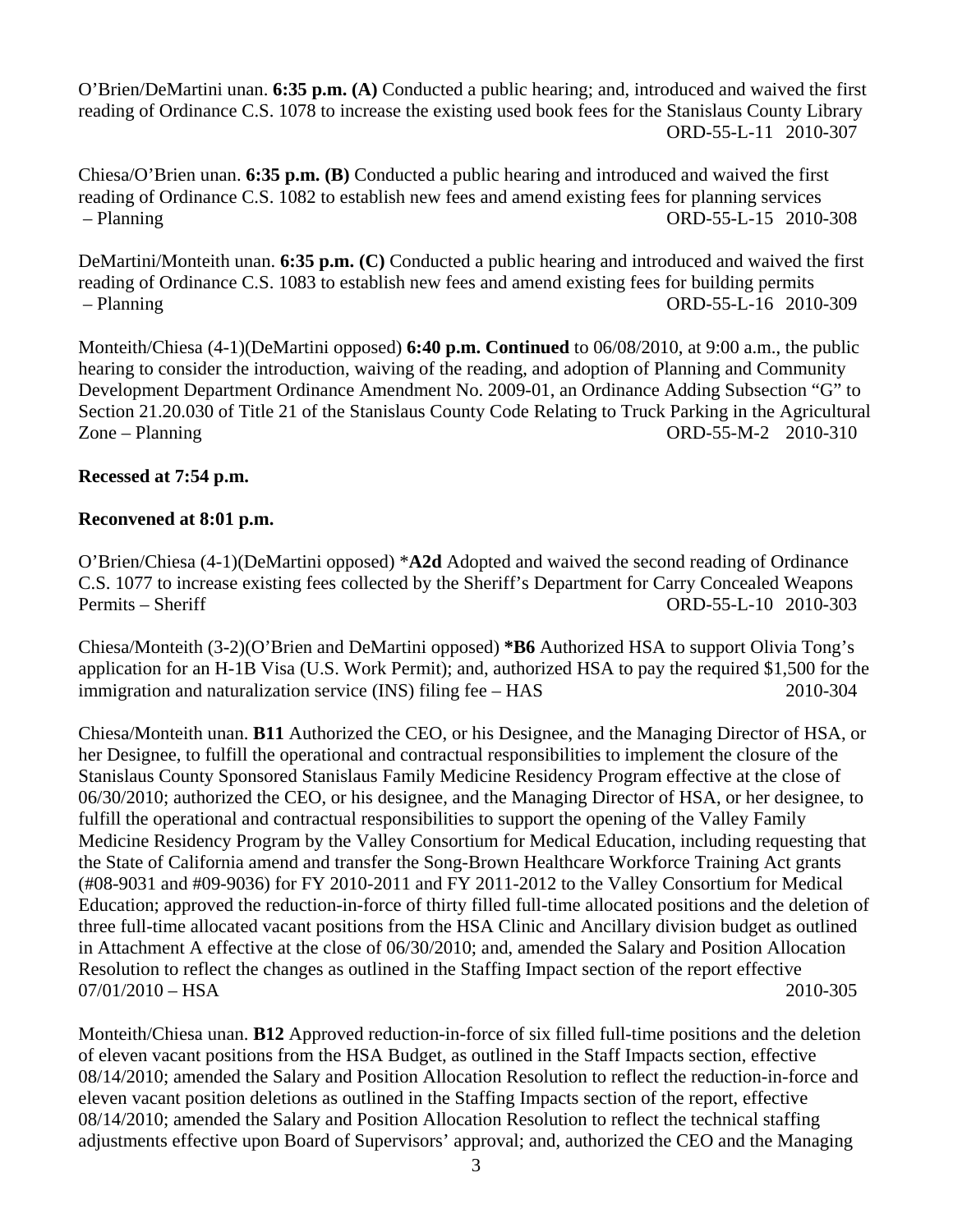Director of the HSA to fulfill the operational activities associated with the implementation of the above recommendations – HSA 2010-306

**Corr 1** Referred to the Fish and Wildlife Committee, a letter from the State of California Fish and Game Commission regarding the rejection of the petition to list the American Pika as a threatened species.

**Corr 2** Acknowledged receipt of the 2009 Annual Report from Community Hospice.

**Corr 3** Referred to the Department of Public Works, DER, and the Agricultural Commissioner and Sealer of Weights and Measures, a notice from the Central Valley Regional Water Quality Control Board regarding the proposed permit renewal for the Sacramento Regional County Sanitation District's Regional Wastewater Treatment Plant discharge to the Sacramento River.

**Corr 4** Acknowledged receipt of the 2009 Annual Report from the California Partnership for the San Joaquin Valley.

**Corr 5** Referred to the Department of Public Works, DER, and the Agricultural Commissioner and Sealer of Weights and Measures, a letter from MBK Engineers regarding the Merced Irrigation District Petition for Temporary Transfer to various water districts including the Oak Flat Water District.

**Corr 6** Referred to the Department of Public Works, DER, and the Agricultural Commissioner and Sealer of Weights and Measures, a notice from the State Water Resources Control Board regarding the South Sutter Water District Petition for Temporary Transfer to various water districts including the Oak Flat Water District.

**Corr 7** Referred to the CEO, a letter from the Mountain-Valley Emergency Medical Services Agency regarding the Joint Exercise Powers Agreement.

**Corr 8** Referred to the Department of Public Works, a notice from the U.S. Surface Transportation Board regarding the granting of the City of Modesto's request for a 180-day extension of the interim trail use/rail banking negotiation period.

**Corr 9** Referred to the Department of Public Works, a notice regarding the public review period of the Delta Wetlands Project Draft Environmental Impact Report ending on June 28, 2010.

**Corr 10** Referred to BHRS, a letter from the California Mental Health Planning Council regarding information on establishing Crisis Residential Facilities.

**Corr 11** Acknowledged receipt of claims and referred to the CEO-Risk Management Division the following claims: Robert Rowe; Elinar Joseph Casas; and, Luis Rosales.

Supervisor O'Brien spoke regarding the difficulty in approving the reductions-in-force, and said that he feels for those employees and families that are impacted.

Supervisor DeMartini noted that this is the last week of the "Bikes & Hikes for Your Health" sponsored by the West Side Health Care Task Force and the City of Patterson's Parks Department. The last hike will be this Saturday at 10:00 a.m. in the Del Puerto Canyon.

The CEO also spoke regarding the difficult and painful decisions concerning budget and staffing cuts that are affecting peoples' lives. He reported that the Governor has released his May Revised Budget, which